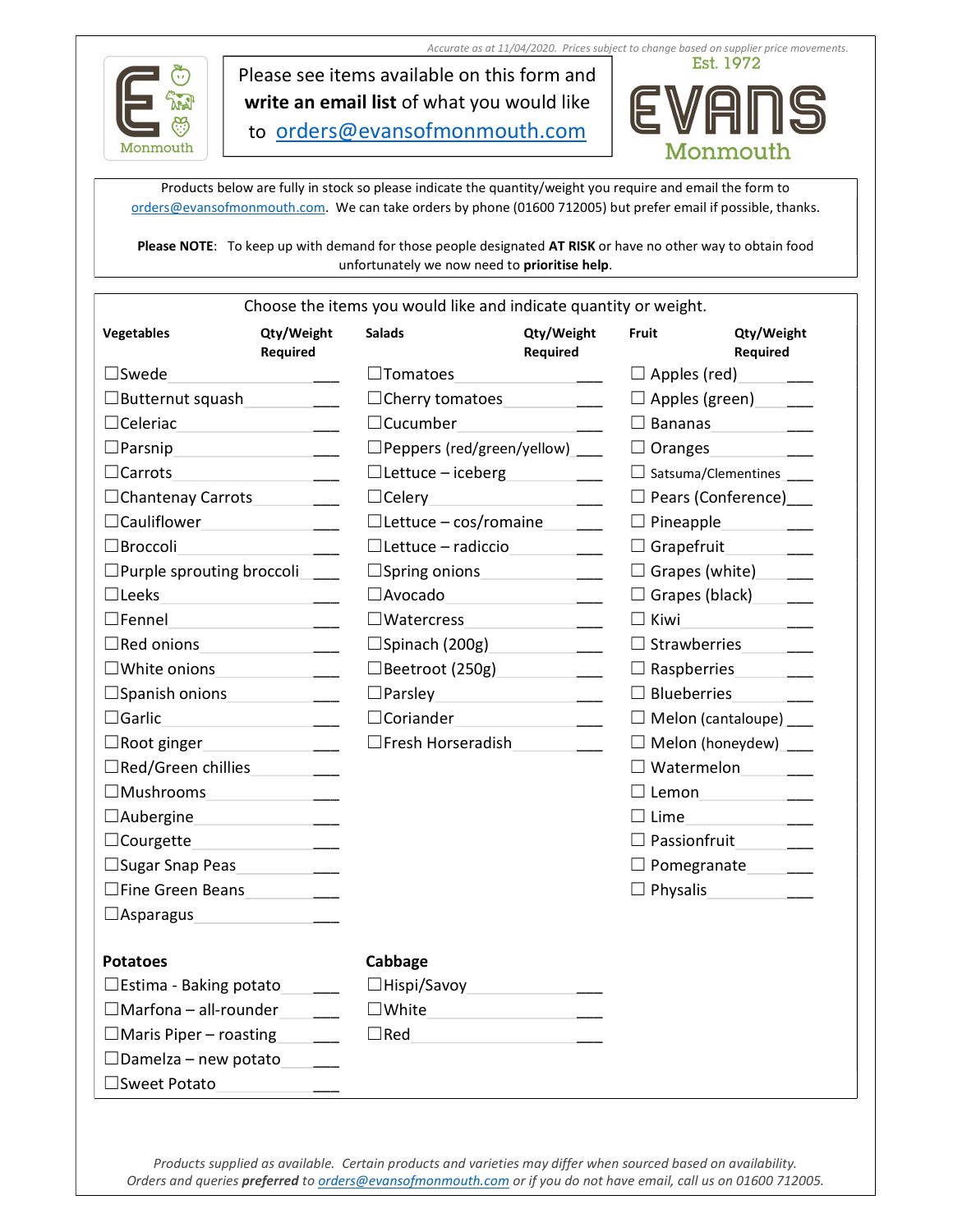

Accurate as at 11/04/2020. Prices subject to change based on supplier price movements.

Please see items available on this form and write an email list of what you would like

to orders@evansofmonmouth.com



| Product                   | Unit | £/Unit | Qty/<br>Weight | Product                                                                | Unit | £/Unit | Qty/<br>Weight |
|---------------------------|------|--------|----------------|------------------------------------------------------------------------|------|--------|----------------|
|                           |      |        |                | <b>CHEESE</b>                                                          |      |        |                |
|                           |      |        |                | Individually packed (*approx weight)                                   |      |        |                |
| Cheddar – Mild $(500g^*)$ | Each | £2.60  | each           | Perl Las (Blue - 450g)                                                 | Each | £8.75  | each           |
| Brie (125g*)              | Each | £1.20  | each           | Halloumi (250g)                                                        | Each | £2.90  | each           |
| Stilton (230g*)           | Each | £2.30  | each           | Feta (900g)                                                            | Each | £11.80 | each           |
|                           |      |        |                | Cheeses cut to order. Priced per 100g. Request approximate weight in g |      |        |                |

| 100 <sub>g</sub> | £1.40 | g |
|------------------|-------|---|
| 100 <sub>g</sub> | £1.40 | g |
| 100 <sub>g</sub> | £1.40 | g |
| 100 <sub>g</sub> | £1.20 | g |
| 100 <sub>g</sub> | £1.20 | g |
| 100 <sub>g</sub> | £0.80 | g |
| 100 <sub>g</sub> | £1.10 | g |
| 100 <sub>g</sub> | £1.60 | g |
| 100 <sub>g</sub> | £1.60 | g |
| 100 <sub>g</sub> | £1.70 | g |
|                  |       |   |

| Worcestershire Hop               | 100 <sub>g</sub> | £1.40 | g | Whittington Red                 | 100 <sub>g</sub> | £1.40 | g |
|----------------------------------|------------------|-------|---|---------------------------------|------------------|-------|---|
| Hobsons Ale & Wholegrain Mustard | 100 <sub>g</sub> | £1.40 | g | Crunchy Red Onion & Sage        | 100 <sub>g</sub> | £1.40 | g |
| Worcester Sauce & Shallots       | 100 <sub>g</sub> | £1.40 | g | Scrumpy & Crunchy Apple         | 100 <sub>g</sub> | £1.60 | g |
| Shropshire Blue                  | 100 <sub>g</sub> | £1.20 | g | Double Gloucester               | 100 <sub>g</sub> | £0.90 | g |
| Goats Cheese                     | 100 <sub>g</sub> | £1.20 | g | Hereford Hop                    | 100 <sub>g</sub> | £1.10 | g |
| Mozzerella                       | 100 <sub>g</sub> | £0.80 | g | Inkeeper's Choice               | 100 <sub>g</sub> | £1.60 | g |
| Colliers Mature Welsh Cheddar    | 100 <sub>g</sub> | £1.10 | g | Tintern (Chive & Shallot)       | 100 <sub>g</sub> | £1.50 | g |
| Bouncing Berry (Snowdonia)       | 100 <sub>g</sub> | £1.60 | g | Y-Fenni (mustard seed & ale)    | 100 <sub>g</sub> | £1.50 | g |
| Pickle Power (Snowdonia)         | 100 <sub>g</sub> | £1.60 | g | Harlech (Horseradish & Parsley) | 100 <sub>g</sub> | £1.50 | g |
| Perl Las (Blue)                  | 100 <sub>g</sub> | £1.70 | g | Perl Wen                        | 100 <sub>g</sub> | £1.70 | g |
|                                  |                  |       |   |                                 |                  |       |   |

## OTHER GROCERIES

| Other Dairy               |                  |       |      | <b>Bread/Flour</b>                      |
|---------------------------|------------------|-------|------|-----------------------------------------|
| Milk - Full Fat           | 2 <sub>L</sub>   | £1.20 | each | <b>Bread Brown Sliced</b>               |
| Milk - Semi Skimmed       | 2 L              | £1.20 | each | <b>Bread White Sliced</b>               |
| Cream – Double            | 10 <sub>oz</sub> | £1.20 | each | Flour - Plain                           |
| Butter - Salted           | 250g             | £1.50 | each | Flour – Self Raising                    |
| Butter - Unsalted         | 250g             | £1.50 | each | Flour - Gluten Free                     |
| Free Range Eggs (1/2 Dzn) | 6                | £1.30 | each | Pasta/Rice                              |
| Free Range Eggs (Tray)    | 30               | £6.00 | each | Spaghetti                               |
| Fruit Juices              |                  |       |      | Macaroni                                |
| Apple Juice               | 1 <sub>L</sub>   | £1.32 | each | Knorr Penne                             |
| Orange Juice              | 1 L              | £1.32 | each | Knorr Macaroni                          |
| Cranberry Juice           | 1 L              | £1.32 | each | Rice - Long Grain White                 |
| Other                     |                  |       |      | <b>Cous Cous</b>                        |
| Custard                   | 1 <sub>L</sub>   | £1.50 | each | <b>Meat (Fresh and Cooked)</b>          |
| <b>Baked Beans</b>        | 840g             | £2.00 | each | Fresh Gammon                            |
| Tuna - in brine           | 800 <sub>g</sub> | £4.50 | each | <b>Short Back Bacon</b>                 |
| <b>Tomato Puree</b>       | 800 <sub>g</sub> | £1.90 | each | Cooked Sliced Ham<br>(priced by weight) |

| <b>Other Dairy</b>                            |                  |                   |                   | Bread/Flour                             |                  |       |      |  |
|-----------------------------------------------|------------------|-------------------|-------------------|-----------------------------------------|------------------|-------|------|--|
| Milk - Full Fat                               | 2L               | £1.20             | each              | <b>Bread Brown Sliced</b>               | Loaf             | £1.20 | each |  |
| Milk - Semi Skimmed                           | 2L               | £1.20             | each              | <b>Bread White Sliced</b>               | Loaf             | £1.20 | each |  |
| Cream – Double                                | 10oz             | £1.20             | each              | Flour - Plain                           | 1.5 <sub>K</sub> | £1.50 | each |  |
| Butter – Salted                               | 250 <sub>g</sub> | £1.50             | each              | Flour - Self Raising                    | 1.5 <sub>K</sub> | £1.50 | each |  |
| Butter - Unsalted                             | 250g             | £1.50             | each              | Flour - Gluten Free                     | 1KG              | £2.00 | each |  |
| £1.30<br>Free Range Eggs (½ Dzn)<br>6<br>each |                  | <b>Pasta/Rice</b> |                   |                                         |                  |       |      |  |
| Free Range Eggs (Tray)                        | 30               | £6.00             | Spaghetti<br>each |                                         | 3KG              | £6.00 | each |  |
| Fruit Juices                                  |                  |                   |                   | Macaroni                                | 3KG              | £6.00 | each |  |
| Apple Juice                                   | 1 <sub>L</sub>   | £1.32             | each              | Knorr Penne                             | 3KG              | £9.00 | each |  |
| Orange Juice                                  | 1 <sub>L</sub>   | £1.32             | each              | Knorr Macaroni                          | 5KG              | £8.00 | each |  |
| Cranberry Juice                               | 1 L              | £1.32             | each              | Rice - Long Grain White                 | 5KG              | £8.50 | each |  |
| Other                                         |                  |                   |                   | Cous Cous                               | 1KG              | £2.20 | each |  |
| Custard                                       | 1 <sub>L</sub>   | £1.50             | each              | <b>Meat (Fresh and Cooked)</b>          |                  |       |      |  |
| <b>Baked Beans</b>                            | 840g             | £2.00             | each              | Fresh Gammon                            | KG               | £5.65 | KG   |  |
| Tuna – in brine                               | 800 <sub>g</sub> | £4.50             | each              | <b>Short Back Bacon</b>                 |                  | £3.00 | each |  |
| Tomato Puree                                  | 800 <sub>g</sub> | £1.90             | each              | Cooked Sliced Ham<br>(priced by weight) | 100 <sub>g</sub> | £1.00 | g    |  |

\*Weights are approximate. All Prices inclusive of VAT, where applicable.

Products supplied as available. Certain products and varieties may differ when sourced based on availability. Orders and queries *preferred* to *orders@evansofmonmouth.com* or if you do not have email, call us on 01600 712005.